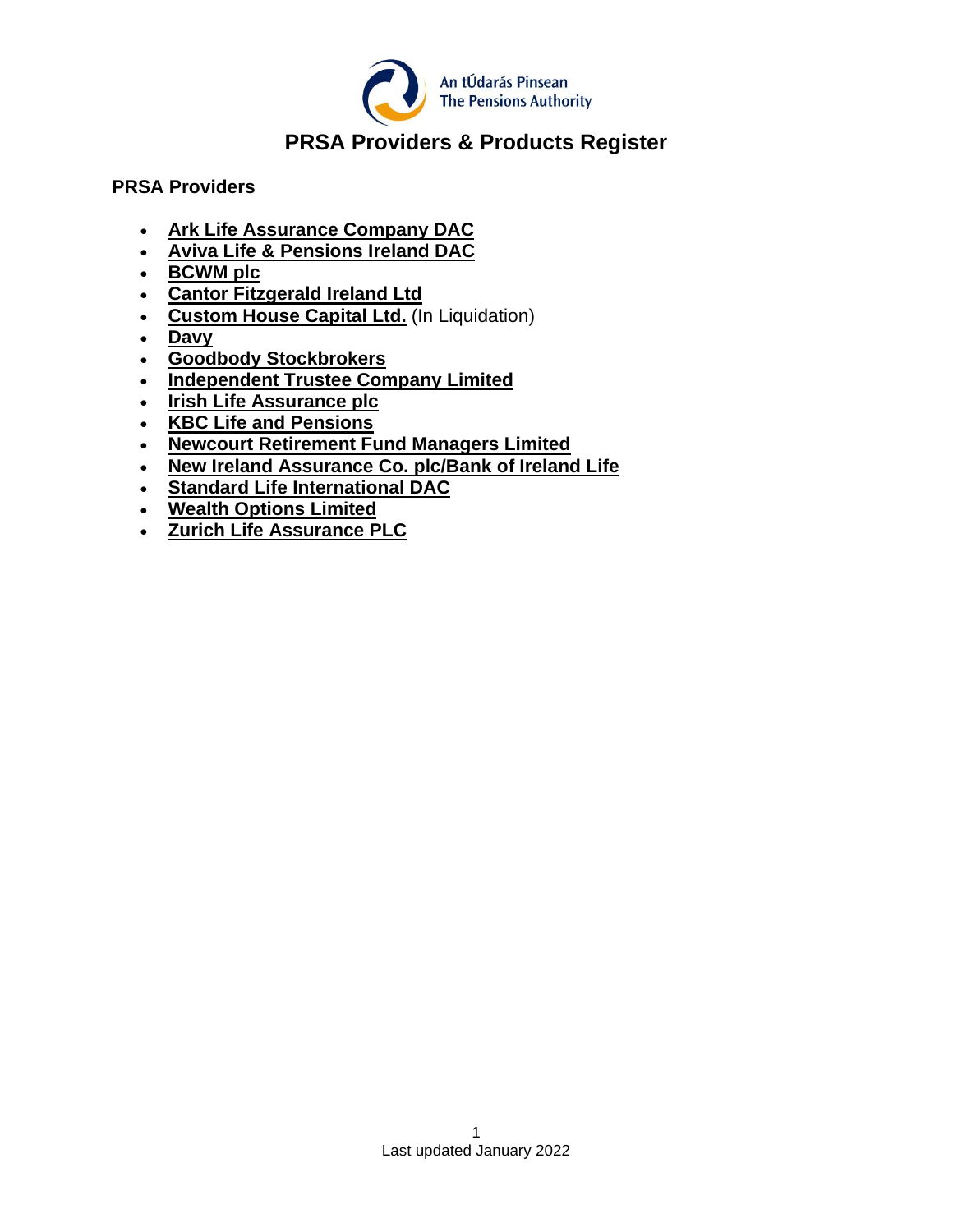

## **PRSA Products**

# <span id="page-1-0"></span>**Ark Life Assurance Company Designated Activity Company (Total products available: 1)**

### **Standard PRSA Products - 1 available**

The Ark Life PRSA\* – [S] PA Ref. No: APP/L/191/S

**\*** closed to new business with effect from 2 April 2012, open to new entrants/employees on existing schemes

### **Contact**

Ms. Emer Coyle Ark Life Assurance Company DAC 3rd Floor College Park House Nassau Street Dublin 2 Tel: 01 525 7816 [www.arklife.ie](http://www.arklife.ie/)

# <span id="page-1-1"></span>**Aviva Life & Pensions Ireland Designated Activity Company (Total products available: 24)**

#### **Standard PRSA Products - 11 available**

Aviva Standard PRSA**\*** – [S] PA Ref. No: APP/F/584/S Aviva Standard PRSA0**\*** – [S] PA Ref. No:APP/F/188/S Simple PRSA5 – [S] PA Ref. No: APP/F/012/S Simple PRSA4 – [S] PA Ref. No: APP/F/344/S Simple PRSA0 – [S] PA Ref. No: APP/F/910/S Group PRSA0 – [S] PA Ref. No: APP/F/703/S Group PRSA2A – [S] PA Ref. No: APP/F/183/S Group PRSA4A – [S] PA Ref. No: APP/F/870/S Group PRSA5 – [S] PA Ref. No: APP/F/209/S PensionsFirst Retirement Savings Standard Option One**\*\***- [S] PA Ref. No:APP/N/760/S PensionsFirst Retirement Savings Standard Option Two**\*\***- [S] PA Ref. No:APP/N/738/S

\* closed to new contributors with effect from close of business 23 December 2008

**\*\*** closed to new contributors with effect from close of business 1 August 2013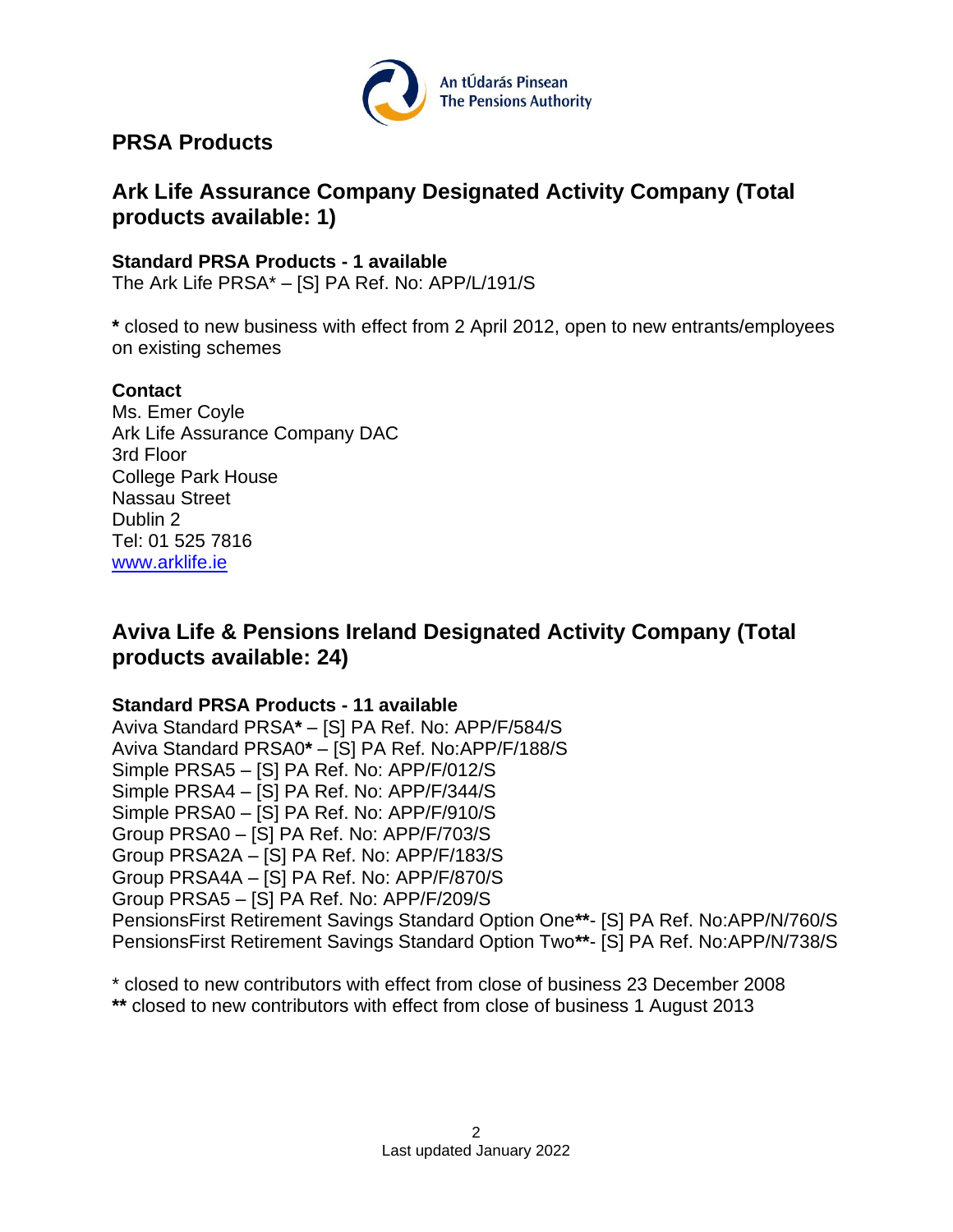

#### **Non Standard PRSA Products - 13 available**

Aviva PRSA Choice5\* – PA Ref. No: APP/F/112/NS Aviva PRSA Choice8\* – PA Ref. No: APP/F/418/NS Aviva PRSA Choice0\* – PA Ref. No: APP/F/472/NS Select PRSA0 – PA Ref. No: APP/F/706/NS Select PRSA3 – PA Ref. No: APP/F/295/NS PensionsFirst Retirement Savings Tailored Option Two**\*\*** – PA Ref. No: APP/N/731/NS PensionsFirst Retirement Savings Tailored Option Three**\*\*** – PA Ref. No: APP/N/30/NS PensionsFirst Retirement Savings Tailored Option Four**\*\*** – PA Ref. No: APP/N/478/NS PensionsFirst Retirement Savings Tailored Option One**\*\*** – PA Ref. No: APP/N/289/NS Conductor PRSA (5%) – PA Ref. No: APP/N/742/NS Conductor PRSA (3.5%) – PA Ref. No: APP/N/595/NS Conductor PRSA (2%) – PA Ref. No: APP/N/854/NS Conductor PRSA (0%) – PA Ref. No: APP/N/921/NS

\* closed to new contributors with effect from close of business 23 December 2008 **\*\*** closed to new contributors with effect from close of business 1 August 2013

#### **Contact**

Ms. Natasha Cuddihy Aviva Life & Pensions Ireland DAC Building 12 - Cherrywood Business Park Loughlinstown Dublin 18 D18 W2P5 Tel: 01 618 6234 [www.aviva.ie](http://www.aviva.ie/)

### <span id="page-2-0"></span>**BCWM Public Limited Company (Total products available: 1)**

# **Non-Standard PRSA Products – 1 available**

HBCWM PRSA – PA Ref. No. APP/W/820/NS

#### **Contact**

Mr. Brian F Conroy BCWM Marine House Clanwilliam Place **Dublin** D02 FY24 Tel: 01 906 0250 [www.bcwm.ie](http://www.bcwm.ie/)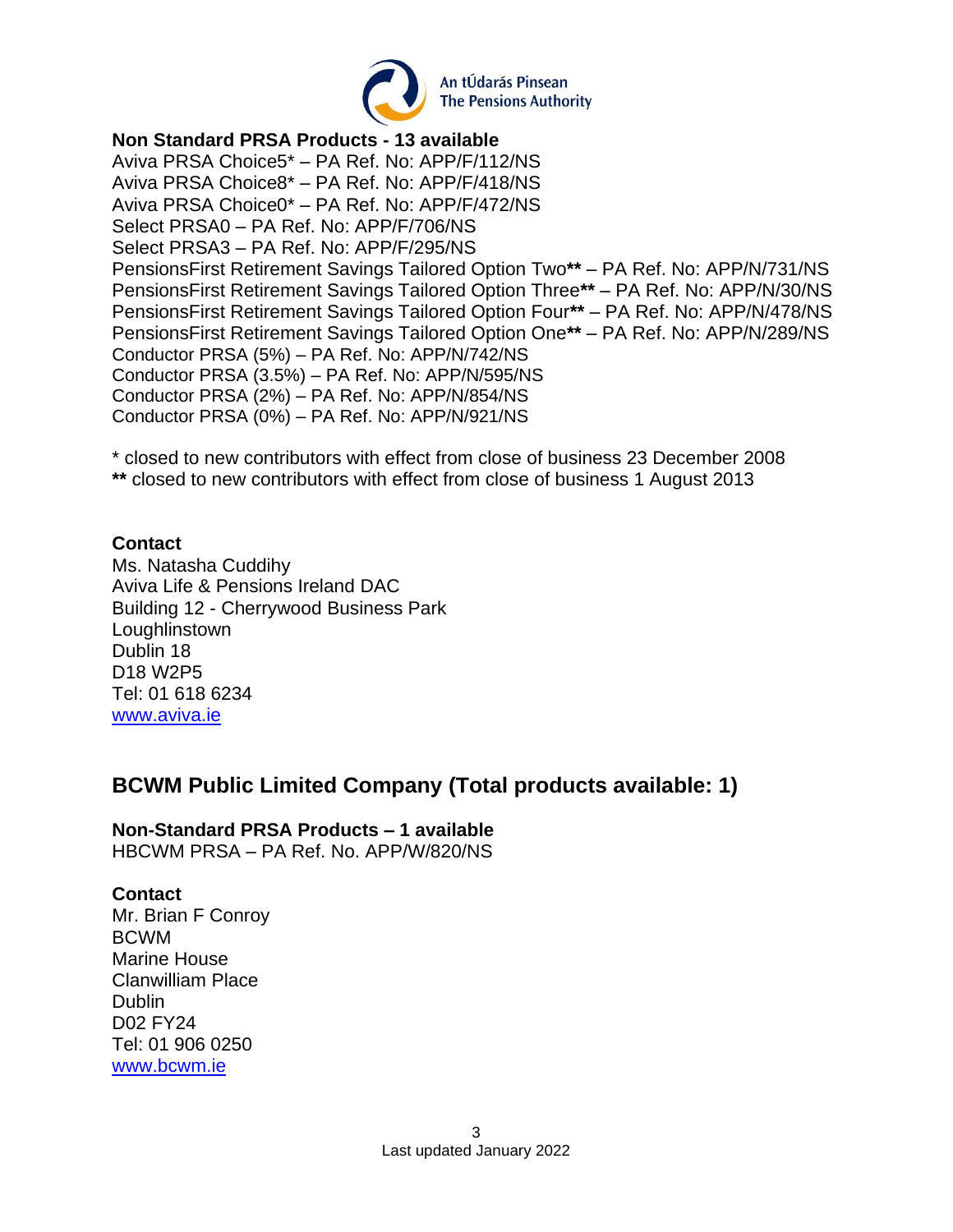

### <span id="page-3-0"></span>**Cantor Fitzgerald Ireland Limited (Total products available: 1)**

**Non-Standard PRSA Products – 1 available** Cantor PRSA – PA Ref. No. APP/C/068/NS

#### **Contact:**

Ms. Jean Masterson Cantor Fitzgerald Ireland Ltd Heritage House 23 St. Stephen's Green Dublin 2 D02 AR55 Tel: 01 633 3800 [www.cantorfitzgerald.ie](http://www.cantorfitzgerald.ie/)

### <span id="page-3-1"></span>**Custom House Capital Ltd. (In Liquidation)(Total products in suspension: 3)**

### **Non Standard PRSA Products –in suspension**

CHC PRSA – PA Ref. No: SUS/P/686/NS CHC Select PRSA – PA Ref. No: SUS/P/884/NS CHC *Select II* PRSA – PA Ref. No: SUS/P/943/NS

#### *Pensions Authority approval of all 3 products suspended with effect from 15 July 2011*

### **Contact**

Mr. Kieran Wallace Official Liquidator of Custom House Capital Limited (In Liquidation) C/O KPMG 1 Stokes Place St. Stephen's Green Dublin 2 Tel: 01 410 1000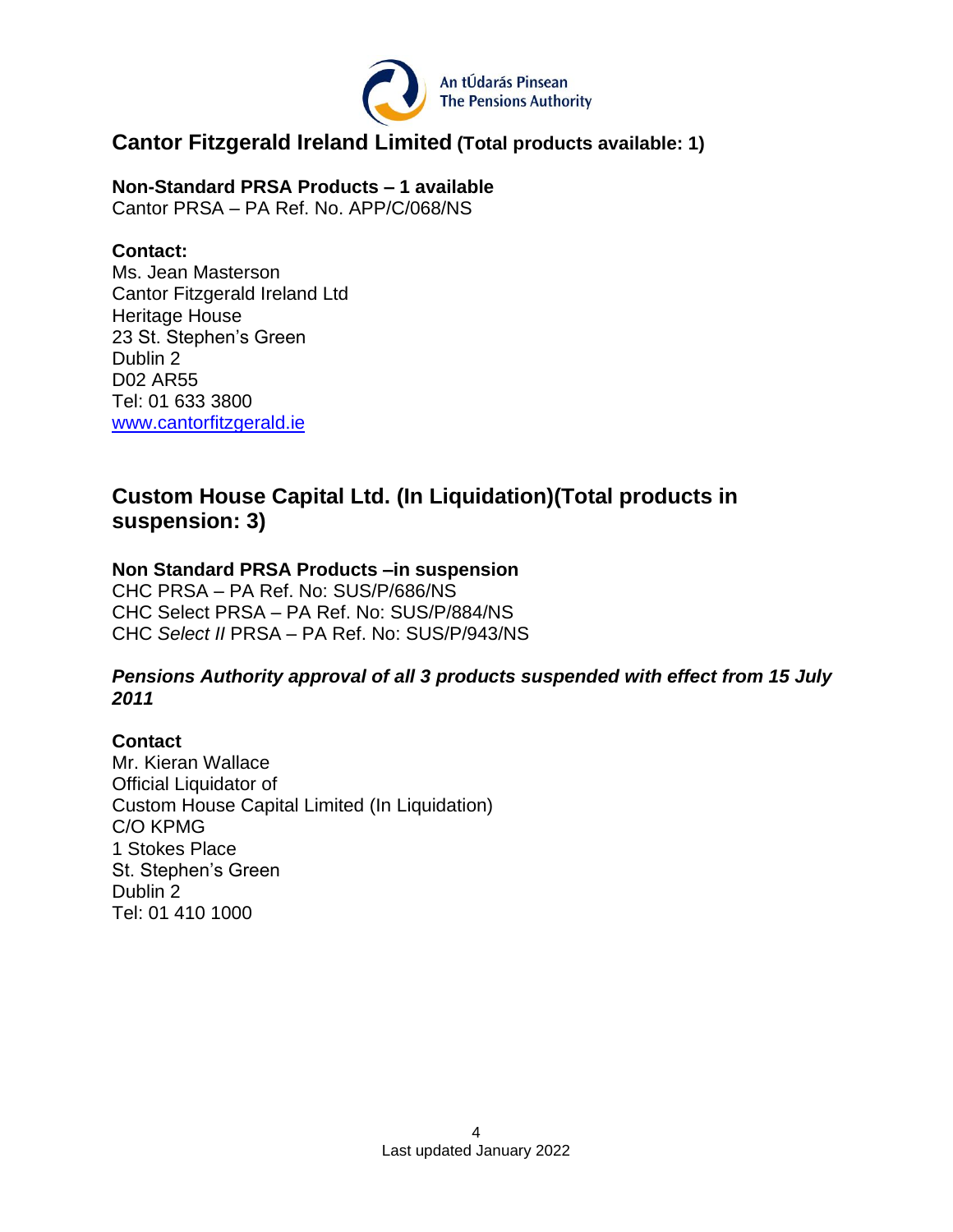

# <span id="page-4-0"></span>**J & E Davy trading as Davy (Total products available: 3)**

#### **Non Standard PRSA Products - 3 available**

Davy Advisory PRSA – [NS] PA Ref. No: APP/T/522/NS Davy Select PRSA (Execution-Only) – [NS] PA Ref. No: APP/T/465/NS Davy PRSA (Execution-Only) – [NS] PA Ref. No: APP/T/434/NS

### **Contact**

Ms. Hana Kostová Davy Davy House 49 Dawson St Dublin 2 Tel: 01 614 9088 [www.davy.ie](http://www.davy.ie/)

# <span id="page-4-1"></span>**Goodbody Stockbrokers Unlimited Company (Total products available: 1)**

### **Non-Standard PRSA Products – 1 available**

Goodbody Portfolio PRSA – PA Ref. No. APP/Z/628/NS

#### **Contact**

<span id="page-4-2"></span>Mr. Jim Connolly Head of Pensions and Technical Services Goodbody Stockbrokers Ballsbridge Park Ballsbridge Dublin 4 Tel: 01 667 0400 [www.goodbody.ie](http://www.goodbody.ie/)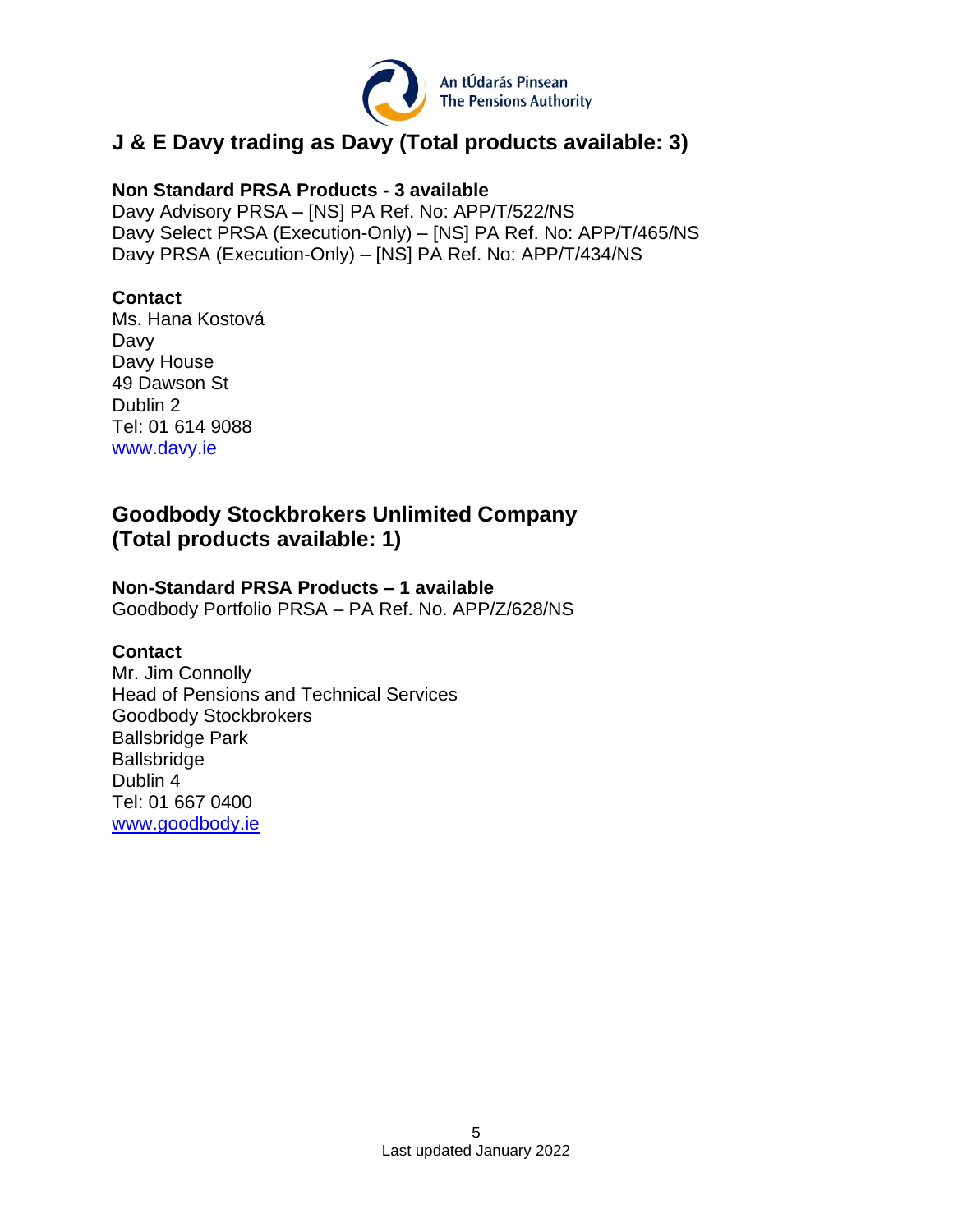

### **Independent Trustee Company Limited (Total products available: 3)**

#### **Non Standard PRSA Products – 3 available**

ITC PRSA 1 – PA Ref. No: APP/X/065/NS ITC PRSA 2 – PA Ref. No: APP/X/066/NS ITC PRSA 3 – PA Ref. No: APP/X/067/NS

### **Contact:**

Mr. Tommy Nielsen ITC Group Limited Harmony Court Harmony Row Dublin 2 Tel: 01 661 1022 [www.independent-trustee.com](http://www.independent-trustee.com/)

### <span id="page-5-0"></span>**Irish Life Assurance Public Limited Company (Total products available: 45)**

#### **Irish Life Retail Standard PRSA Products - 13 available**

PRSA Standard (1% & 5%) – PA Ref. No: APP/K/935/S PRSA Standard (1%)\* – PA Ref. No: APP/K/273/S Complete Solutions PRSA Standard (5%) – PA Ref. No: APP/K/349/S Complete Solutions PRSA Standard (3%) – PA Ref. No: APP/K/997/S Complete Solutions PRSA Standard (1.5%) – PA Ref. No: APP/K/751/S Complete Solutions PRSA Standard (0%) – PA Ref. No: APP/K/897/S Clear PRSA (1%, 5%) – PA Ref. No: APP/K/640/S Clear PRSA (1%, 0%) – PA Ref. No: APP/K/716/S AIB Invest PRSA – PA Ref. No: APP/K/126/S Standard PRSA (STD05 or STD15)\*\* – PA Ref. No: APP/K/773/S Standard PRSA (STD00)\*\* – PA Ref. No: APP/K/261/S Standard PRSA (STDX0)\*\* – PA Ref. No: APP/K/501/S Standard PRSA (STD03)\*\* or STD10) – PA Ref. No: APP/K/033/S

\* closed to new contributors with effect from close of business 30 June 2010 \*\* closed to new contributors with effect from close of business 1 January 2014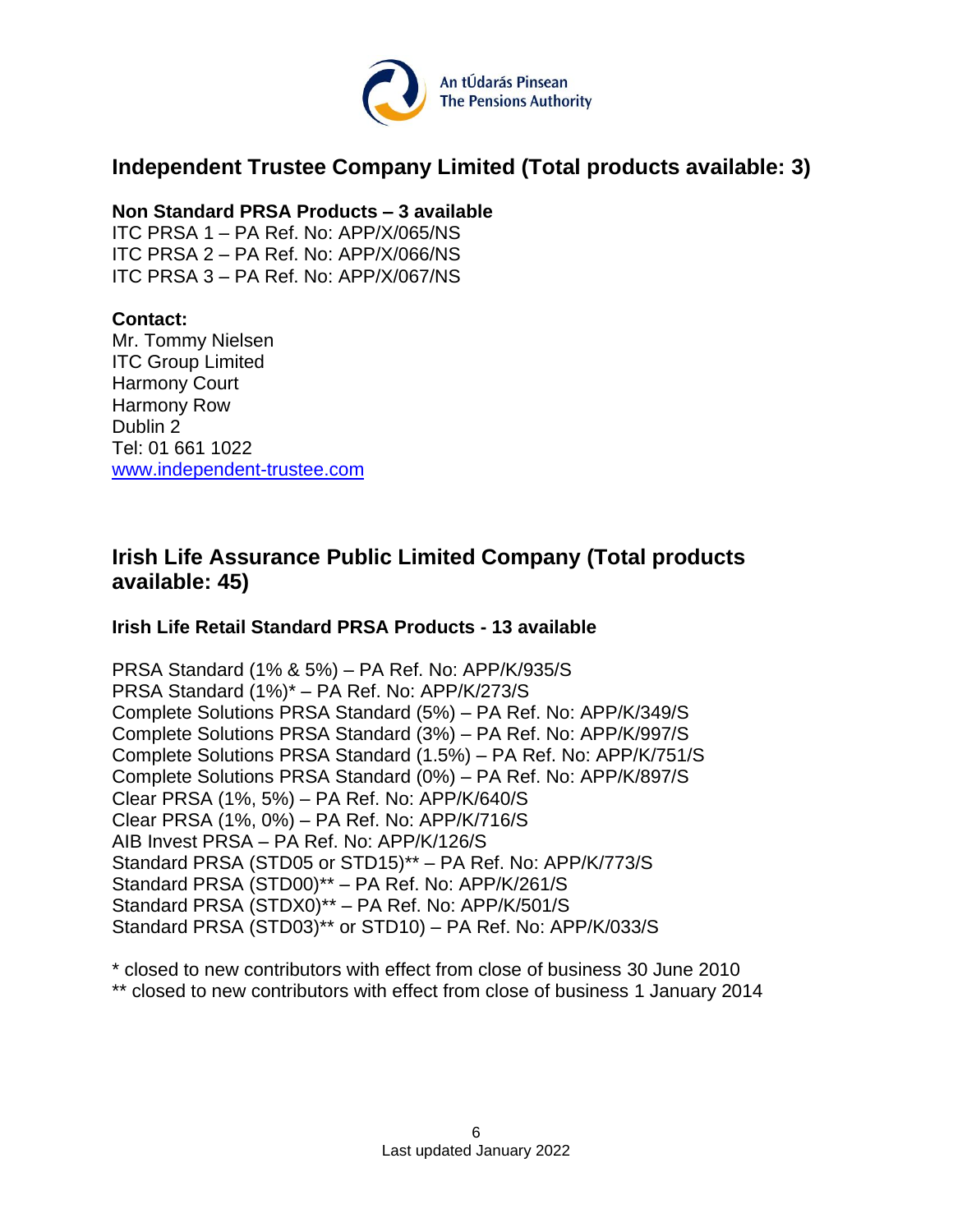

### **Non Standard PRSA Products Irish Life Retail - 19 available**

PRSA Performance (1.2%)\* – PA Ref. No: APP/K/334/NS PRSA Performance (1.35% & 5%)\* – PA Ref. No: APP/K/132/NS PRSA Performance (1.35% & 3%)\* – PA Ref. No: APP/K/926/NS PRSA Performance (1.2% & 5%)\* – PA Ref. No: APP/K/283/NS PRSA Performance (1.35% & 5%)\* – PA Ref. No: APP/K/767/NS Complete Solutions PRSA Options (5%) – PA Ref. No: APP/K/696/NS Complete Solutions PRSA Options (3%) – PA Ref. No: APP/K/216/NS Complete Solutions PRSA Options (1.5%) – PA Ref. No: APP/K/713/NS Complete Solutions PRSA Options (0%) – PA Ref. No: APP/K/122/NS Advance PRSA (ADV05 or ADV15)\*\* – PA Ref. No: APP/K/300/NS Advance PRSA (ADV00)\*\* – PA Ref. No: APP/K/268/NS Advance PRSA (ADVX0)\*\* – PA Ref. No: APP/K/231/NS Premium PRSA (PRM30)\*\* – PA Ref. No: APP/K/190/NS Irish Life PRSA (J) – PA Ref. No: APP/K/141/NS Irish Life PRSA (K) – PA Ref. No: APP/K/530/NS Irish Life PRSA (L) – PA Ref. No: APP/K/347/NS Irish Life PRSA (M) – PA Ref. No: APP/K/331/NS Irish Life PRSA (N) – PA Ref. No: APP/K/332/NS Irish Life PRSA (O) – PA Ref. No: APP/K/333/NS

\* closed to new contributors with effect from close of business 30 June 2010 \*\* closed to new contributors with effect from close of business 1 January 2014

#### **Contact – Retail Pensions**

Mr. Jan Adamca Projects and Governance Manager Irish Life Financial Services Block 3 Loc 51 Irish Life Centre Lower Abbey Street Dublin 1 Tel: 01 856 3966 [www.irishlife.ie](http://www.irishlife.ie/)

#### **Irish Life Corporate Standard PRSA Products - 13 available**

Corporate Standard Group PRSA – PA Ref. No: APP/K/719/S Corporate Standard PRSA – PA Ref. No: APP/K/627/S Company Standard PRSA – PA Ref. No: APP/K/813/S Company Standard Group PRSA – PA Ref. No: APP/K/243/S Public Sector PRSA – PA Ref. No. APP/K/082/S Company Standard PRSA (0%, 0.75%) – PA Ref. No: APP/K/072/S Company Standard PRSA (1%, 0.75%) – PA Ref. No: APP/K/812/S

Last updated January 2022

<sup>7</sup>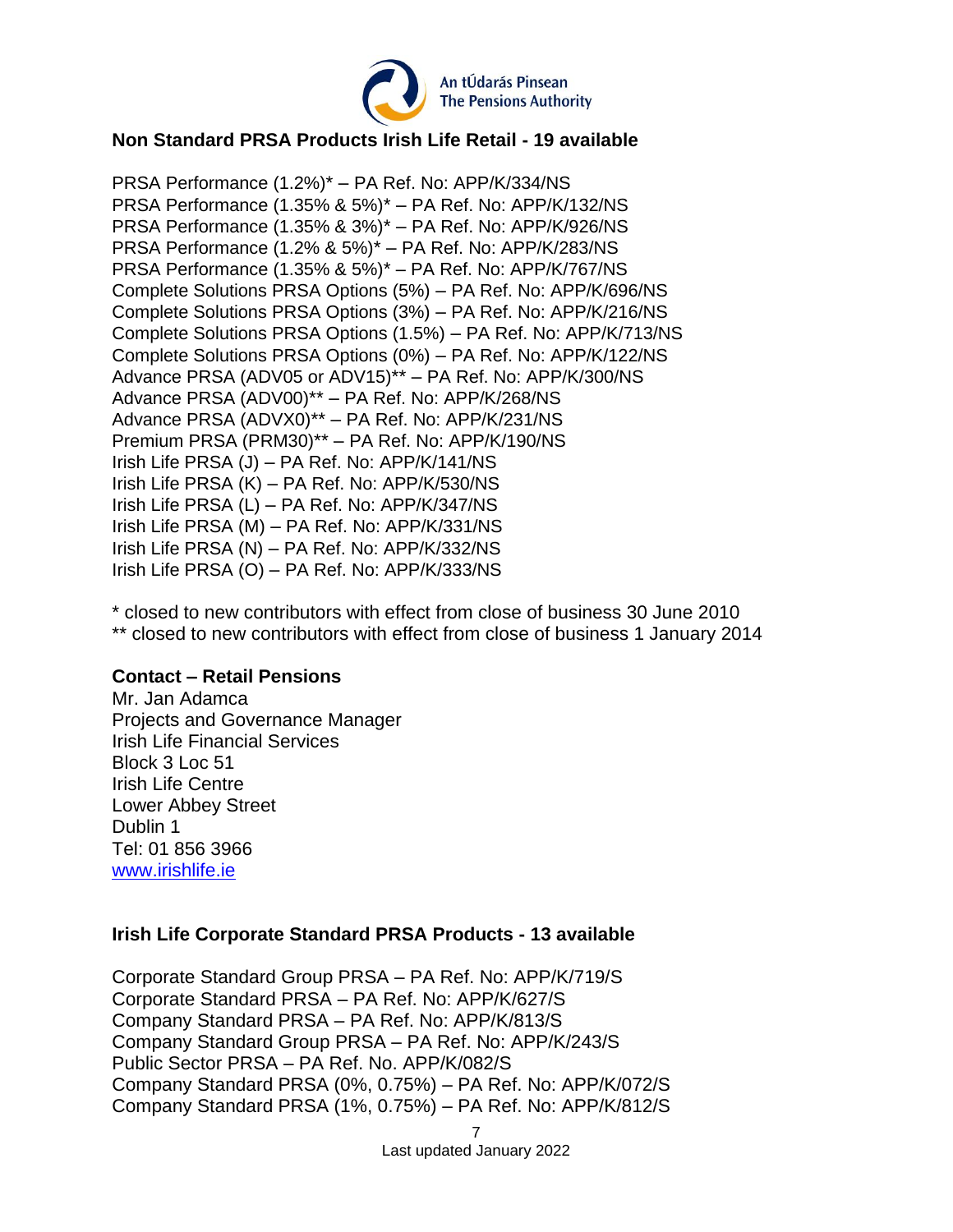

Company Standard PRSA (0%, 1.00%) – PA Ref. No: APP/K/942/S Company Standard PRSA (1%, 1%) – PA Ref. No: APP/K/685/S Company Standard PRSA (2%, 1%) – PA Ref. No: APP/K/237/S Company Standard PRSA (3%, 1%) – PA Ref. No: APP/K/544/S Company Standard PRSA (0%, 0.50%) – PA Ref. No: APP/K/119/S Company Standard PRSA (0%, 0.75%) – PA Ref. No: APP/K/736/S

### **Contact – Corporate Pensions**

Mr. Donal Murphy AVC & PRSA Product Manager Loc 31 Irish Life Centre Lower Abbey Street Dublin 1 Ireland Tel: 01 704 2000 [www.irishlifecorporatebusiness.ie](https://urldefense.proofpoint.com/v2/url?u=http-3A__www.irishlifecorporatebusiness.ie_&d=DwMFAg&c=UE1eNsedaKncO0Yl_u8bfw&r=ozmUpnAjWK97qXk60h1QEzSJXRn-sUiP7BoaSgh7uhw&m=A3_7Il2QGVdjUXmPRuCDz2NFwRK7XyUtlNua2ut43s8&s=5R7LtnLgNTc6ii5UBzDn0EfBrhKP4w4G4kqvKgUAglM&e=)

### <span id="page-7-0"></span>**KBC Insurance NV trading as KBC Life and Pensions (Total products available: 2)**

#### **Standard PRSA Products – 1 available**

KBC Lifestyle PRSA – PA Ref. No: APP/D/159/S\*

#### **Non Standard PRSA Products - 1 available**

KBC Lifestyle Extra PRSA – PA Ref. No: APP/D/160/NS\*

\*paused to new contributors with effect from close of business 27 September 2021

#### **Contact**

Mr. John Gethin KBC Insurance NV trading as KBC Life and Pensions Sandwith Street Dublin 2 Tel: 01 6646000 <https://www.kbc.ie/lifeandpensions>

### <span id="page-7-1"></span>**Newcourt Retirement Fund Managers Limited (Total products available: 1)**

**Non standard PRSA products – 1 available** Self invested PRSA – PA Ref. No: APP/A/345/NS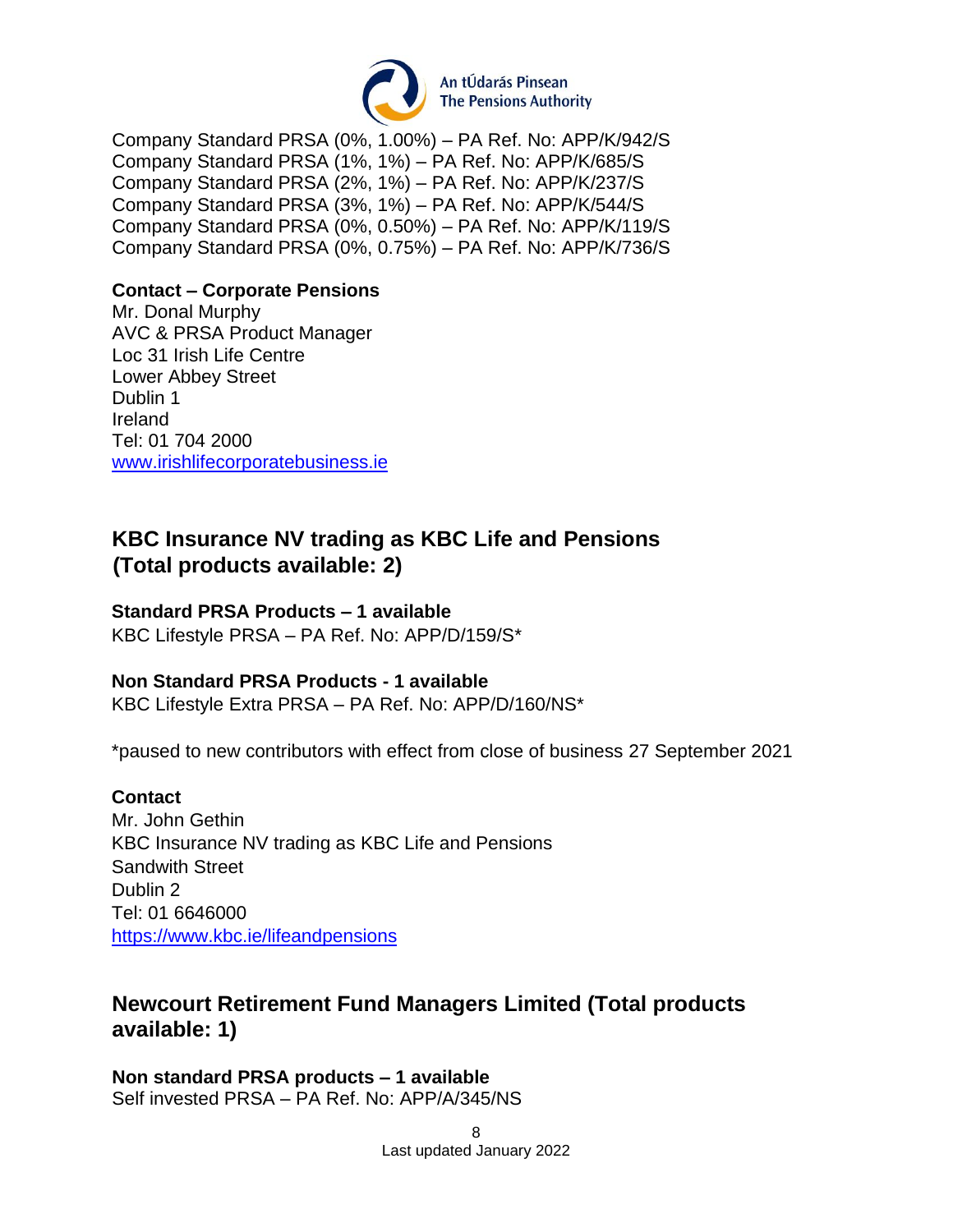

#### **Contact**

Mr. Gerard Keane Newcourt Retirement Fund Managers Limited Father Mathew Hall, 131 Church Street Dublin 7 Tel: 828 0091 [www.nrfm.ie](http://www.nrfm.ie/)

# <span id="page-8-0"></span>**New Ireland Assurance Company Public Limited Company also trading as / Bank of Ireland Life (Total products available: 21)**

### **Standard PRSA Products - 7 available**

Standard PRSA (N.I. and BOI Life) – [S] PA Ref. No: APP/H/217/S Standard PRSA (N.I. and BOI Life) – [S] PA Ref. No: APP/H/316/S Standard PRSA (N.I. and BOI Life) – [S] PA Ref. No: APP/H/397/S Standard PRSA - Product D – [S] PA Ref. No: APP/H/170/S Standard PRSA - Product E – [S] PA Ref. No: APP/H/748/S Standard PRSA - Product F – [S] PA Ref. No: APP/H/137/S Standard PRSA - Product G – [S] PA Ref. No: APP/H/117/S

#### **Non Standard PRSA Products - 14 available**

PRSA Plus (N.I.)/PRSA Choice (BOI Life) – PA Ref. No: APP/H/938/NS\* PRSA Plus (N.I.)/PRSA Choice (BOI Life) – PA Ref. No: APP/H/305/NS\* PRSA Plus (N.I.)/PRSA Choice (BOI Life) – PA Ref. No: APP/H/525/NS Product 4 – PA Ref. No: APP/H/035/NS Product 5 – PA Ref. No: APP/H/109/NS Non-Standard PRSA Product 6 – PA Ref. No: APP/H/874/NS Non-Standard PRSA Product 7 – PA Ref. No: APP/H/723/NS Non-Standard PRSA Product 8 – PA Ref. No: APP/H/176/NS Non-Standard PRSA Product 9 – PA Ref. No: APP/H/503/NS Non-Standard PRSA Product 10 – PA Ref. No: APP/H/084/NS Non-Standard PRSA Product 11 – PA Ref. No: APP/H/059/NS Non-Standard PRSA Product 12 – PA Ref. No: APP/H/962/NS Non-Standard PRSA Product 13 – PA Ref. No: APP/H/508/NS Non-Standard PRSA Product 14 – PA Ref. No: APP/H/858/NS

\*closed to new contributors as of close of business 28 April 2017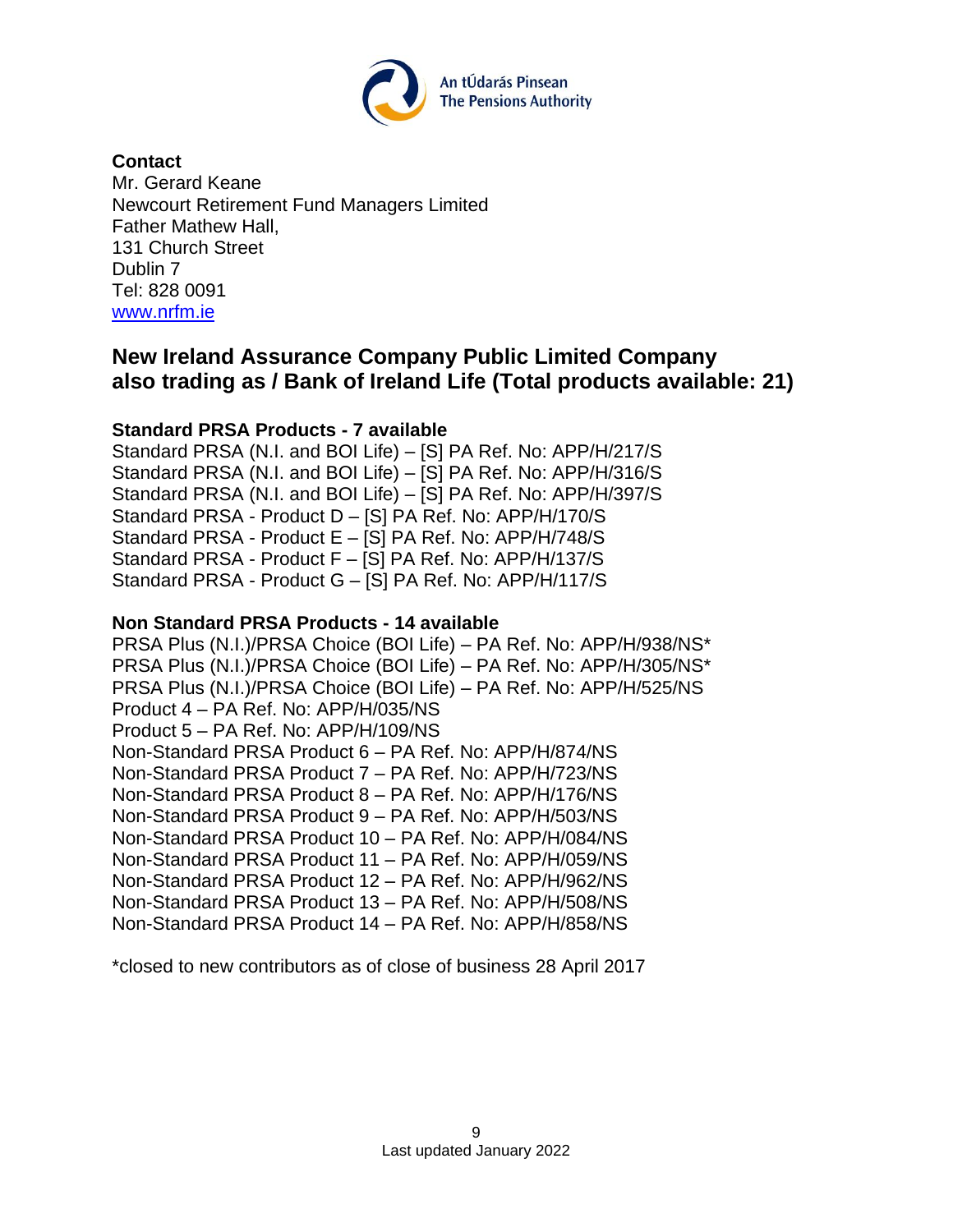

### **Contact**

Mr. Rory Gallagher Head of Compliance New Ireland Assurance Co. plc 5-9 South Frederick Street Dublin 2 Tel: 01 617 2000 [www.newireland.ie](http://www.newireland.ie/)

### <span id="page-9-0"></span>**Standard Life International Designated Activity Company (Total products available: 12)**

### **Non Standard PRSA Products - 12 available**

Personal Retirement Savings Account (PRS) – PA Ref. No: APP/R/13/NS\* Personal Retirement Savings Account (PRN) – PA Ref. No: APP/R/45/NS\* Personal Retirement Savings Account (PRF) – PA Ref. No: APP/R/545/NS\* Synergy Personal Retirement Savings Account A – PA Ref. No: APP/R/251/NS Synergy Personal Retirement Savings Account B – PA Ref. No: APP/R/459/NS Synergy Personal Retirement Savings Account C – PA Ref. No: APP/R/509/NS Synergy Personal Retirement Savings Account D – PA Ref. No: APP/R/152/NS Synergy Personal Retirement Savings Account E – PA Ref. No: APP/R/771/NS Synergy Personal Retirement Savings Account F – PA Ref. No: APP/R/239/NS Synergy Personal Retirement Savings Account G – PA Ref. No: APP/R/134/NS Synergy Personal Retirement Savings Account H – PA Ref. No: APP/R/433/NS Synergy Personal Retirement Savings Account I – PA Ref. No: APP/R/174/NS

\*closed to new contributors as of close of business 10 June 2006

#### **Contact**

<span id="page-9-1"></span>Mr. Sanjeev Kopan Standard Life International DAC 90 St. Stephen's Green Dublin 2 Ireland Tel: 01 639 7608 [www.standardlife.ie](http://www.standardlife.ie/)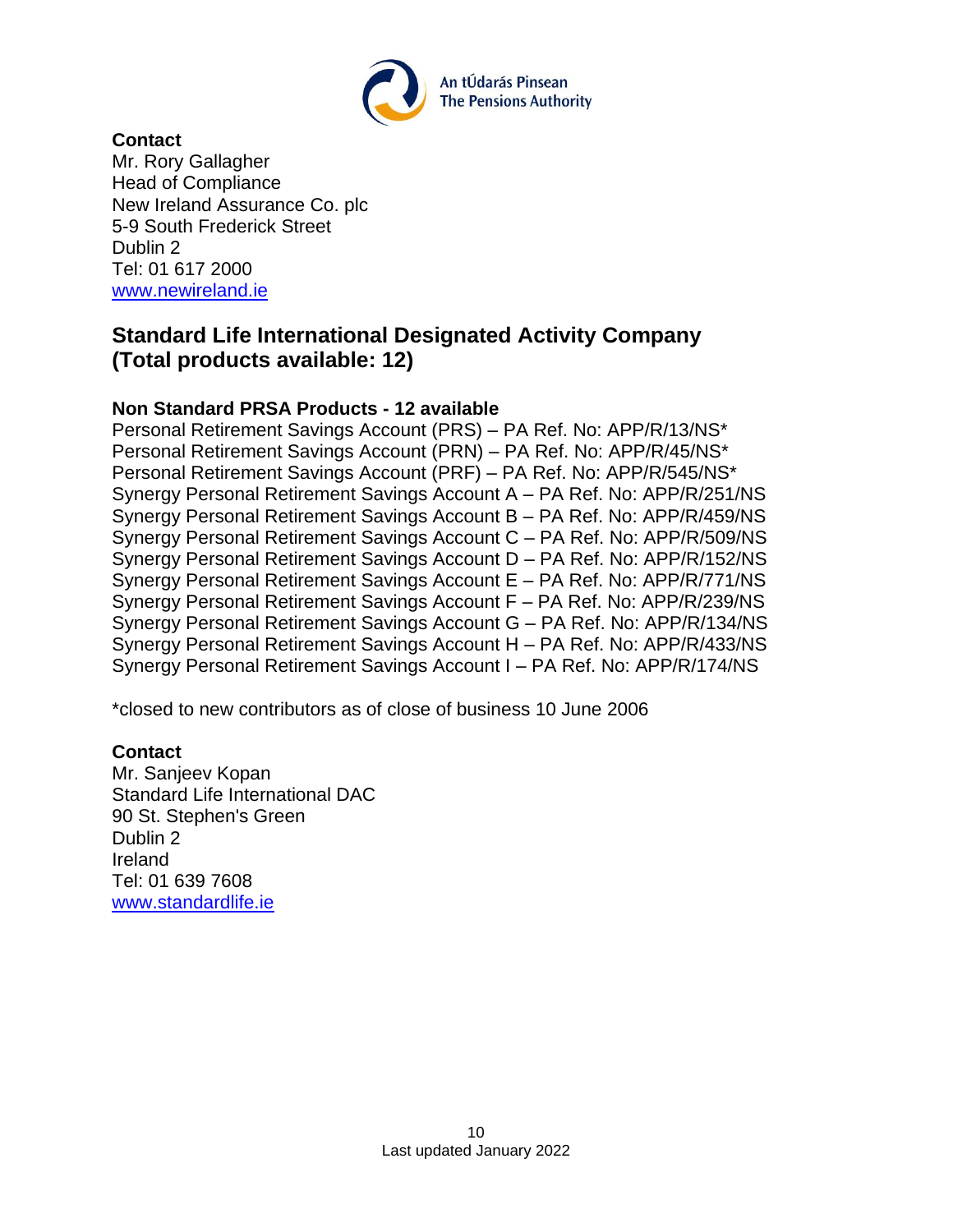

# **Wealth Options Limited (Total products available: 1)**

**Non-Standard PRSA Products – 1 available** Wealth Options PRSA (O) – PA Ref. No: APP/O/001/NS

### **Contact**

<span id="page-10-0"></span>Mr. Eanna McCloskey Wealth Options Limited Elm House Millennium Park Naas Co. Kildare Tel: 045 88 2281 [www.wealthoptions.ie](http://www.wealthoptions.ie/)